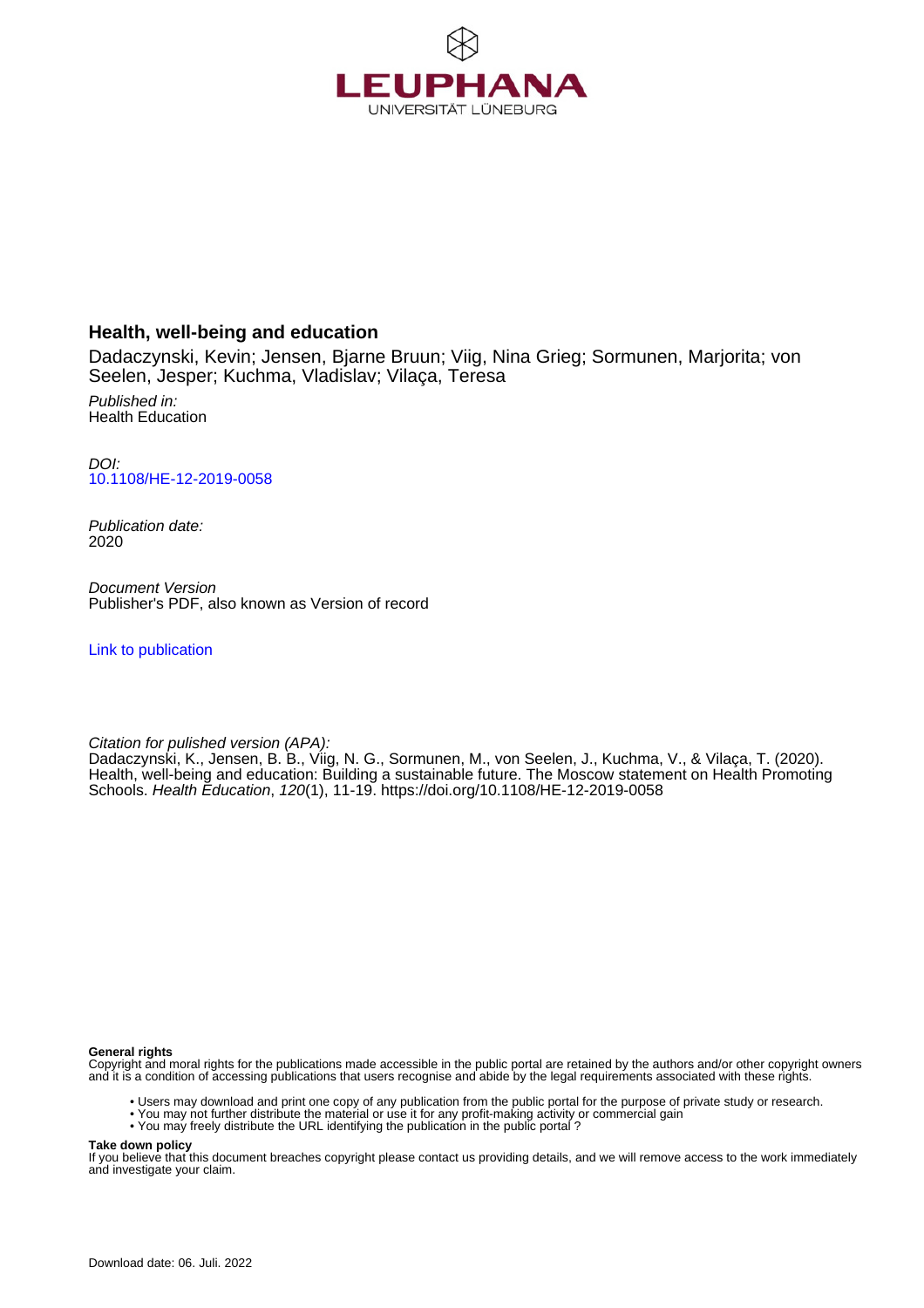# Health, well-being and education

## Building a sustainable future. The Moscow statement on Health Promoting Schools

Kevin Dadaczynski Department of Nursing and Health Science, Fulda University of Applied Sciences, Fulda, Germany and Centre for Applied Health Science, Leuphana University Lueneburg, Lueneburg, Germany Bjarne Bruun Jensen Steno Diabetes Center Copenhagen, Gentofte, Denmark Nina Grieg Viig Faculty of Education, Western Norway University of Applied Sciences, Bergen, Norway Marjorita Sormunen Institute of Public Health and Clinical Nutrition, University of Eastern Finland, Kuopio, Finland Jesper von Seelen University College South Denmark, Esbjerg, Denmark Vladislav Kuchma National Medical Research Center of Children's Health, Moscow, Russia, and Teresa Vilaça Institute of Education, University of Minho, Braga, Portugal

#### Abstract

Purpose – The purpose of this paper is to introduce the official statement of the Fifth European Conference on Health-Promoting Schools.

Design/methodology/approach – The Fifth European Conference on Health-Promoting Schools was held on 20–22 November 2019 in Moscow, Russian Federation, with over 450 participants from 40 countries. A writing group was established to prepare a draft version of the statement before the conference. On the basis of an online and offline feedback process, the opinions of the participants were collected during the conference and included in the finalisation of the statement.

Findings – The final conference statement comprises six thematic categories (values and principles; environment, climate and health; schools as part of the wider community; non-communicable diseases (NCDs); evidence base; and digital media), with a total of 23 recommendations and calls for action.

Originality/value – The recommendations and calls for action reflect current challenges for Health Promoting Schools in Europe. They are addressed to all actors in governmental, non-governmental and other

© Kevin Dadaczynski, Bjarne Bruun Jensen, Nina Grieg Viig, Marjorita Sormunen, Jesper von Seelen, Vladislav Kuchma and Teresa Vilaça. Published in Health Education. Published by Emerald Publishing Limited. This article is published under the Creative Commons Attribution (CC BY 4.0) licence. Anyone may reproduce, distribute, translate and create derivative works of this article (for both commercial and non-commercial purposes), subject to full attribution to the original publication and authors. The full terms of this licence may be seen at: <http://creativecommons.org/licences/by/4.0/legalcode>

This publication has received funding under an operating grant from the European Union's Health Programme.

Challenges of **Health** Promoting **Schools** 

11

Received 3 December 2019 Revised 6 December 2019 Accepted 13 December 2019



Health Education Vol. 120 No. 1, 2020 pp. 11-19 Emerald Publishing Limited 0965-4283 DOI [10.1108/HE-12-2019-0058](https://doi.org/10.1108/HE-12-2019-0058)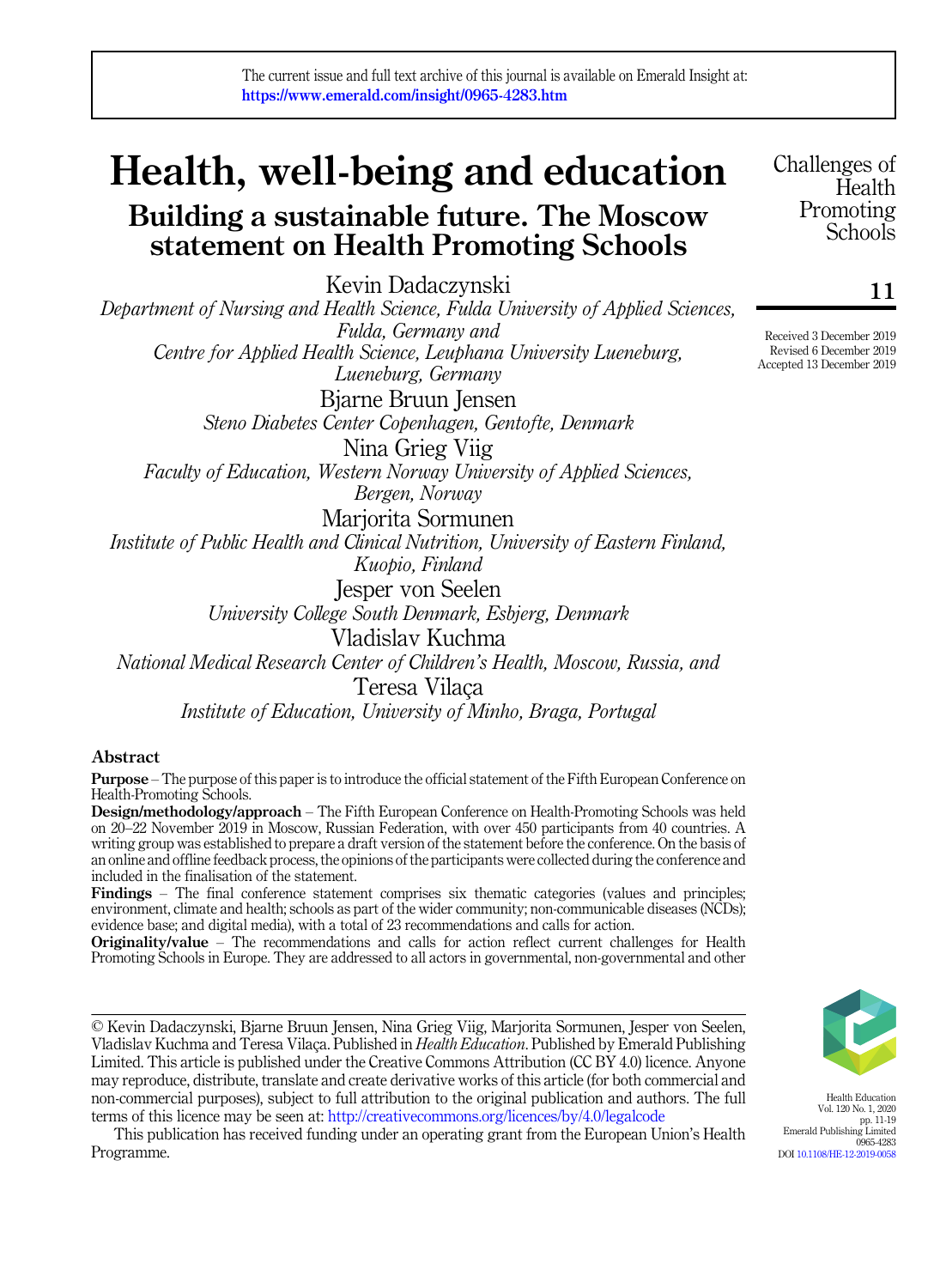organisations at international, national and regional levels involved in health promotion in schools and are to be applied for the further development of the concept.

> Keywords Health Promoting Schools, Social change, Child and adolescent health, School health promotion Paper type Viewpoint

#### 1. The Health Promoting Schools approach and its development

The Ottawa Charter, adopted in 1986, was a milestone in the development of a holistic and positive understanding of health that requires actions at different levels, from healthy public policy to the development of personal skills, using different strategies, such as enabling and advocacy approaches ([WHO, 1986\)](#page-9-0). The charter can also be regarded as marking the birth of whole-school approaches to health that have been established in Europe and internationally under the term Health Promoting Schools [\(Stewart Burgher](#page-9-1) et al., 1999).

A Health Promoting Schools reflects a holistic approach that moves beyond individual behaviour change by also aiming at organisational change through strengthening the physical and social environment, including interpersonal relationships, school management, policy structures and teaching and learning conditions. This approach can be seen as the result of overcoming traditional health education at school, which aimed to influence students' knowledge, attitudes and behaviour [\(Clift and Jensen, 2005](#page-8-0)). In accordance with a social-ecological perspective, health is considered to be the result of a complex interplay of individual, social, socio-economic and cultural factors ([Dahlgreen and Whitehead, 1991\)](#page-8-1). Since the early 1990, actions on school health promotion have been coordinated in national networks and the European network on Health Promoting Schools as a WHO supported

#### Box 1. Values of the Health Promoting Schools approach

#### Equity

Health Promoting Schools ensure equal access for all to the full range of educational and health opportunities. This in the long term makes a significant impact in reducing inequalities in health and in improving the quality and availability of lifelong learning.

#### Sustainability

Health Promoting Schools acknowledge that health, education and development are closely linked. Schools act as places of academic learning. They support and develop a positive view of pupils' future role in society. Health Promoting Schools develop best when efforts and achievements are implemented in a systematic and continuous way. Desirable and sustainable health and educational outcomes occur mostly in the medium or long term.

#### Inclusion

Health Promoting Schools celebrate diversity and ensure that schools are communities of learning, where all feel trusted and respected. Good relationships among pupils, between pupils and school staff and between school, parents and the school community are important.

#### Empowerment

Health Promoting Schools enable children and young people, school staff and all members of the school community to be actively involved in setting health-related goals and in taking actions at school and community level to reach the goals.

#### **Democracy**

Health Promoting Schools are based on democratic values and practise the exercising of rights and taking responsibility.

HE 120,1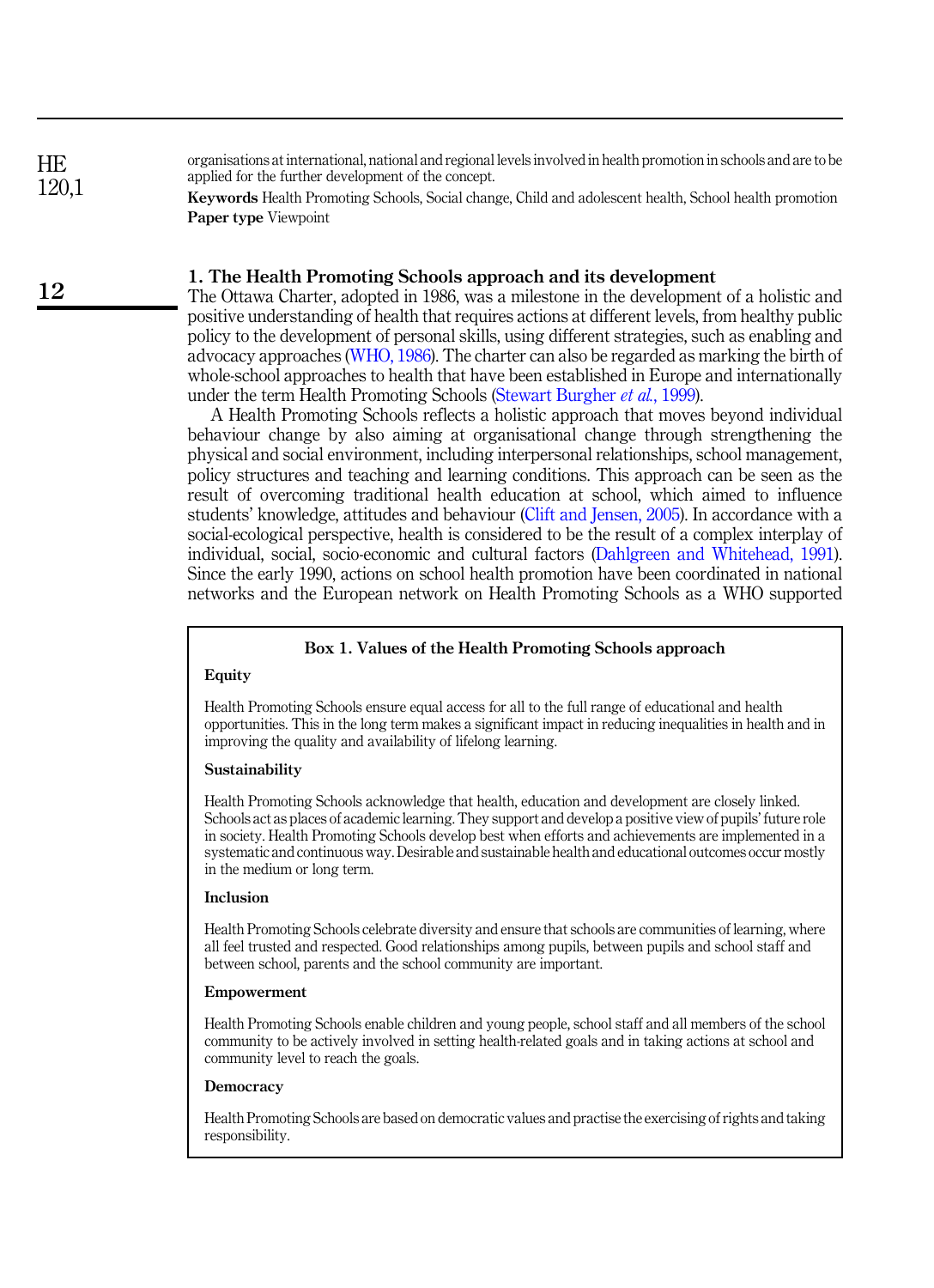<span id="page-3-0"></span>

| Box 2. Pillars of the Health Promoting Schools approach                                                                                                                                                                                                                                                                               | Challenges of<br>Health |
|---------------------------------------------------------------------------------------------------------------------------------------------------------------------------------------------------------------------------------------------------------------------------------------------------------------------------------------|-------------------------|
| Whole-school approach to health                                                                                                                                                                                                                                                                                                       | Promoting               |
| There is coherence between the school's policies and practices in the following areas that is acknowledged<br>and understood by the whole school community. This approach includes                                                                                                                                                    | Schools                 |
| Taking a participatory and action-oriented approach to health education in the curriculum;<br>(1)<br>(2)<br>Taking into account the pupil's own concept of health and well-being;                                                                                                                                                     | 13                      |
| (3)<br>Developing healthy school policies;<br>Developing the physical and social environment of the school;<br>(4)                                                                                                                                                                                                                    |                         |
| Developing life competencies and health literacy;<br>(5)                                                                                                                                                                                                                                                                              |                         |
| (6)<br>Making effective links with home and the community; and<br>Making efficient use of health services.<br>(7)                                                                                                                                                                                                                     |                         |
| Participation                                                                                                                                                                                                                                                                                                                         |                         |
| A sense of ownership is fostered by pupils, staff and parents through participation and meaningful<br>engagement, which is a prerequisite for the effectiveness of health-promoting activities in schools.                                                                                                                            |                         |
| <b>School quality</b>                                                                                                                                                                                                                                                                                                                 |                         |
| Health Promoting Schools support better teaching and learning processes. Healthy pupils learn better,<br>and healthy staff work better and have greater job satisfaction. The school's main task is to maximise<br>educational outcomes. Health Promoting Schools support schools in achieving their educational and<br>social goals. |                         |
| Evidence                                                                                                                                                                                                                                                                                                                              |                         |
| School health promotion in Europe is informed by existing and emerging research and evidence focused<br>on effective approaches and practice in school health promotion, both on health topics (such as mental<br>health, eating and substance use) and on the whole-school approach.                                                 |                         |
| <b>Schools and communities</b>                                                                                                                                                                                                                                                                                                        |                         |
| Health Promoting Schools engage with the wider community. They endorse collaboration between the<br>school and the community and are active agents in strengthening social capital and health literacy.                                                                                                                               |                         |
|                                                                                                                                                                                                                                                                                                                                       |                         |



Figure 1. The Health Promoting School approach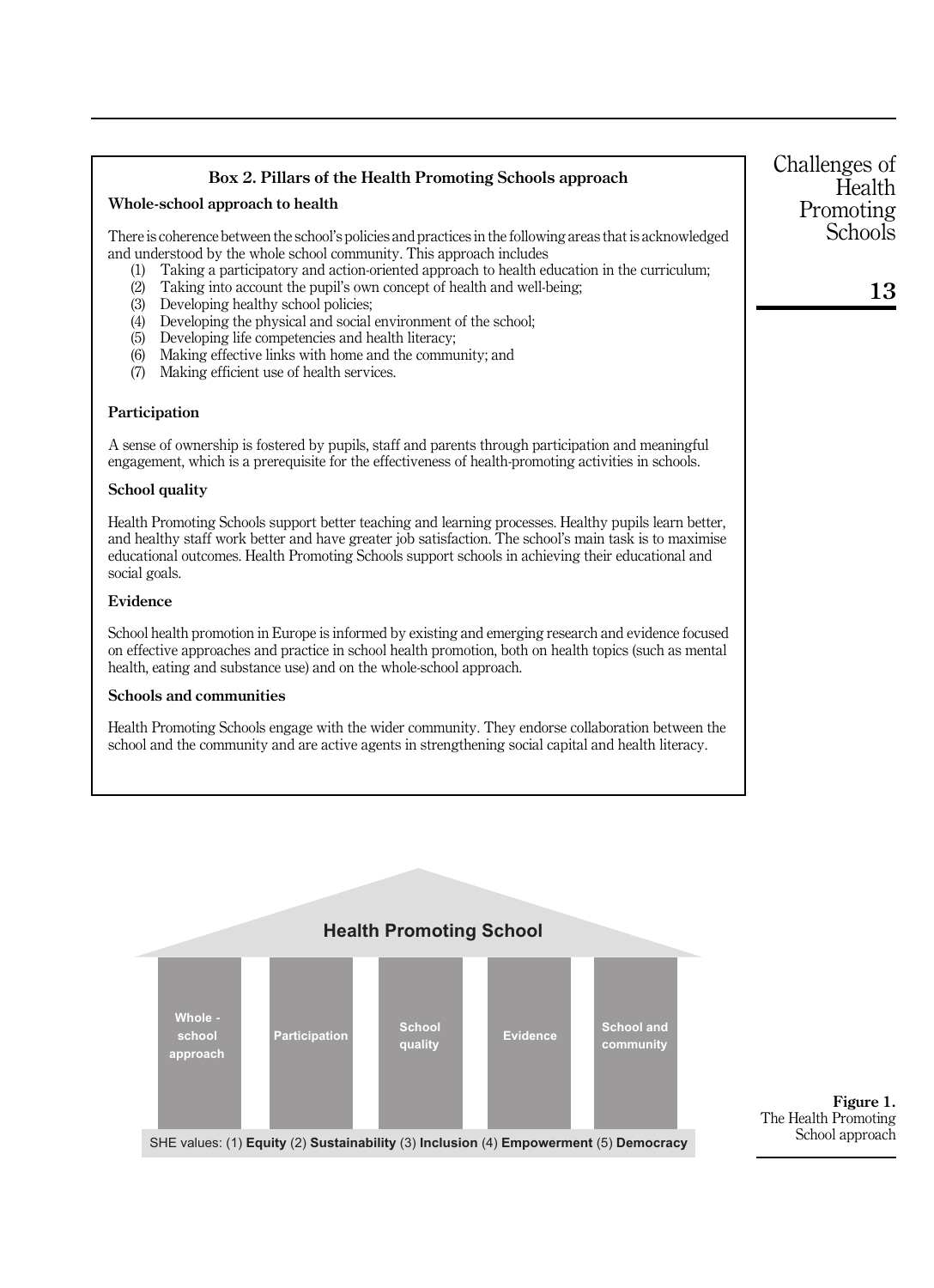network. The current work on school health promotion on a European level is organised through the Schools for Health in Europe Network Foundation (SHE), with national representatives from 36 countries.

Although the concept of Health Promoting Schools in Europe has been interpreted and implemented differently in different geographical, cultural and educational contexts, its main values (Box 1) and pillars (Box 2) have remained stable and are recognised in research and policy documents and declarations (such as the Paris Declaration on Partnerships for the Health and Well-being of our Young and Future Generations; [WHO, 2016,](#page-9-2) see also [Figure 1](#page-3-0) in summary and [Buijs, 2009](#page-8-2)).

Since the establishment of the European network of Health Promoting Schools, four European conferences on Health Promoting Schools have been organised. The resolution of the first conference, held in Thessaloniki, Greece, in 1997, stated that every child and young person in Europe had the right to be educated in a Health Promoting Schools and urged governments in all European countries to adopt the Health Promoting Schools approach ([ENHPS, 1997](#page-9-3)). The Egmont Agenda was published in 2002 as a result of the Second European Conference on Health Promoting Schools in The Netherlands and emphasised conditions, programming and evaluation as being essential to developing and sustaining Health Promoting Schools [\(ENHPS, 2002\)](#page-8-3).

Seven years later, the Third European Conference on Health Promoting Schools was held in Vilnius, Lithuania [\(SHE Network, 2009](#page-9-4)). The conference and its resolution marked an important milestone in the development of the Health Promoting Schools approach by highlighting that education and health have shared interests and complement each other. Based on this, joint actions beyond sectoral responsibilities were urged.

The Fourth European Conference was held in Odense, Denmark, in 2013 and resulted in The Odense Statement, which recognised the core values and pillars of school health promotion as a strong contributor to the aims and objectives of the WHO policy framework for health and well-being in Europe, Health 2020 and the EU2020 strategy for inclusive and sustainable growth [\(SHE Network, 2013\)](#page-9-5).

#### 2. Recent societal challenges

Since the establishment of the Health Promoting School approach in the late 1980s, the world has seen constant societal change, with progressively faster dynamics during recent years. The changes have not only altered substantially the conditions in which people grow up and live, but have also affected behaviours in relation to health, social cohabitation, learning and working. Wars and violence, often rooted in cultural and religious differences or political and economic crisis, and climate change alter significantly the environmental and societal determinants of health ([Mucci](#page-9-6) et al., 2016; [Watts](#page-9-7) et al., 2019).

Often, it is countries that already are experiencing political and socio-economic instability that feel the effects most ([Reibling](#page-9-8) *et al.*, 2017). An increase in international migration, commonly in perilous circumstances for migrants and refugees (Silove *et al.*[, 2017\)](#page-9-9), is the consequence, raising social tensions and challenges in many countries, some of which are undergoing political developments characterised by protectionism and isolationism that can partly be seen as a countermovement to the idea, values and principles of Europe [\(Harteveld](#page-9-10) *et al.*, 2018).

In many cases, uncertainty has replaced political, economic, social and individual stability, raising concern and anxiety about the future in young people and adults. This has led to an unprecedented social (grassroots) movement of participation, primarily driven by young people who are demanding social, political, ecological and economic change (O'[Brien, Selboe](#page-9-11) [and Hayward, 2018](#page-9-11)).

These developments should not be seen as being separate from school health promotion, the aim of which is to support young people to develop healthy and self-determined lifestyles and enable them to co-create their social, physical and ecological environments and the determinants

14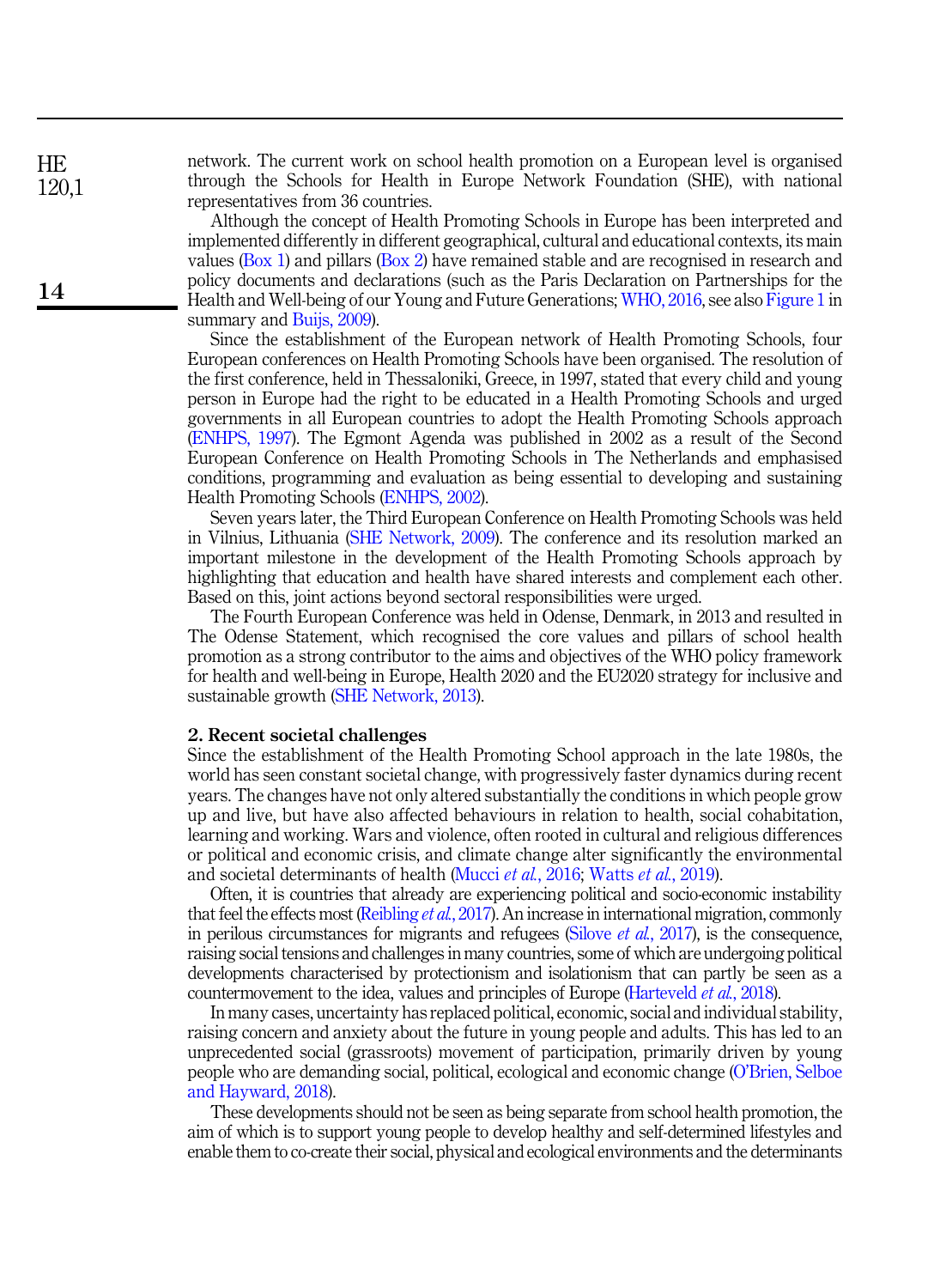of health positively and sustainably [\(Clift and Jensen, 2005;](#page-8-0) [Simovska and McNamara, 2015\)](#page-9-12). As the conditions for growing up and living together change, the question arises of how schools, as places for health-related teaching, learning and development, need to adapt.

Where does the Health Promoting School approach stand today, more than 30 years after the Ottawa Charter on health promotion? Can the Health Promoting School, with its holistic orientation, deliver on its promise of addressing health inequalities and improving children's and young people's health, well-being and academic achievement? To what extent can school health promotion be implemented systematically in schools and be linked to local communities?

These and more questions were raised and discussed during the Fifth European Conference on Health Promoting School, culminating in recommendations for the future development of the Health Promoting School approach.

#### 3. The Fifth European Conference on Health Promoting Schools

The Fifth European Conference on Health Promoting Schools was held on 20–22 November 2019 in Moscow, Russian Federation, with over 450 participants from 40 countries.

A range of topics was addressed through more than 160 contributions and nine keynote presentations focusing on conceptual aspects of the Health Promoting School approach, implementation and dissemination and current social change processes, such as digitisation and heterogeneity.

The main themes of the conference were

- (1) Holistic approaches to school-based health promotion and health education (such as organizational change and environmental approaches to school health promotion and strategies to promote individual and organizational health literacy in schools);
- (2) Implementation and dissemination of school-based health promotion and health education (facilitators and barriers to implementing interventions in schoolbased health promotion and professional development and capacity-building of, for example, teachers, non-teaching school staff, school health services, parents and external professionals);
- (3) Networking and intersectoral collaboration in school-based health promotion and health education (schools as part of the wider community, and multisectoral partnerships at local, national and international levels);
- (4) Innovative approaches to dealing with heterogeneity, inclusion and special needs (pupils' and teachers' health in inclusive schooling, school-based health promotion and education for refugees, students with special needs and innovative approaches to school-based health services); and
- (5) Digital media and information and communications technology (ICT) in school health promotion and health education (practical approaches to ICT use in school-based health promotion and digital devices and media as a target for interventions and a means to promote health and well-being).

#### 4. Recommendations for action

As a result of the research and case studies presented and discussions among conference participants, the following recommendations for action have been developed. They are addressed to all actors in governmental, nongovernmental and other organisations at international, national and regional levels, engaging with schools and/or school health promotion.

Challenges of **Health** Promoting **Schools**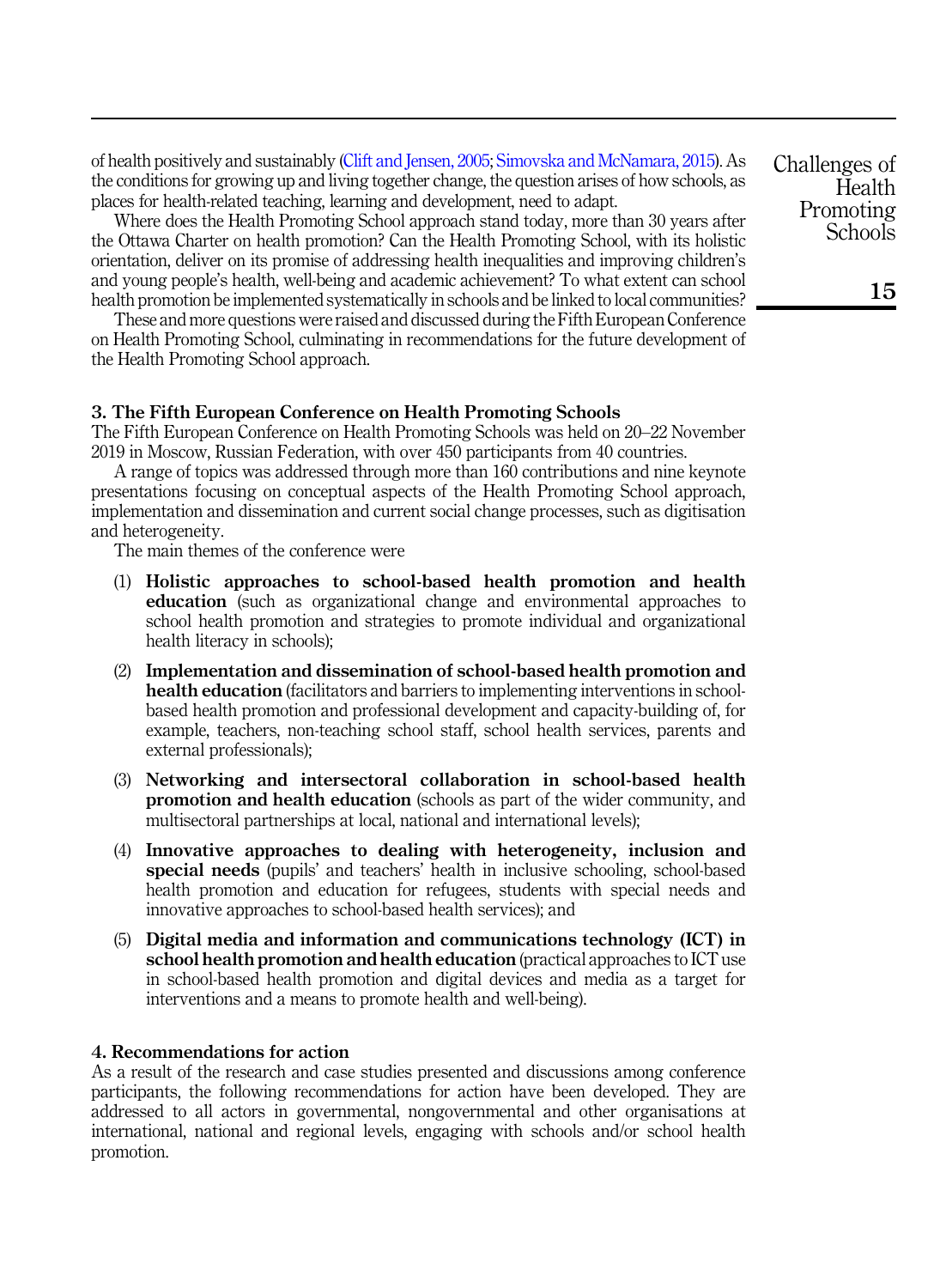| HE.   |  |
|-------|--|
| 120.1 |  |

16

(1) We recognise and reaffirm the established values and pillars of the Schools for Health in Europe Network Foundation (SHE). Especially in times marked by uncertainties and ambiguities, the Health Promoting School stands by its inalienable democratic values. This foundation is the basis for all health-promoting activities in schools and reflects a human and social perspective characterised by openness and mutual respect. We, therefore, recommend that all actions on health promotion and health education involving young people must

- Be based on democratic processes and foster equal access, active involvement and participation;
- Take into account the needs and background of all young people regardless of their gender, geographical, cultural and social background or religious beliefs: in that sense, a Health Promoting School can be seen as an inclusive school that celebrates heterogeneity and diversity as an enriching dimension for mutual learning, respect and acceptance;
- Reflect a whole-school approach addressing different target groups and combining classroom activities with development of school policies, the physical, social and cultural environment of the school and the necessary capacities needed: we welcome new and established concepts and approaches within school-based health promotion, such as health literacy, salutogenesis, action competence and life skills, which should complement each other and be integrated in the holistic framework of the Health Promoting School approach; and
- Be systematically linked with educational goals and school quality as part of a so-called add-in approach: based on rich evidence, a Health Promoting School can be regarded as a school that not only promotes and maintains health, but also strives for successful learning for pupils and working conditions for teaching and non-teaching staff, and involves parents and families in the school's daily life.
- (2) We recognize that environment, climate and health are closely intertwined and cannot be considered in isolation. Climate and environmental problems affect health, and health choices and actions affect climate and the environment. Environmental, climate and health issues are driven by the same fundamental structural determinants in societies. Health promotion and education for sustainable development or climate change have common goals and fields of action. We therefore
	- Urge all stakeholders in health and climate/sustainability education to work together systematically to support young people to grow up and live healthily and sustainably;
	- Urge all stakeholders to support and empower young people to raise their voice and make a lasting contribution to shaping a healthy and sustainable future for themselves and their fellow human beings;
	- Call for actions to link planetary health and the Health Promoting School approach more explicitly by, for instance, integrating the impact of human action on the environment and its health consequences into school curricula and everyday life; and
	- Call for realignment of health-promotion research agendas to address environmental challenges in, with and through schools.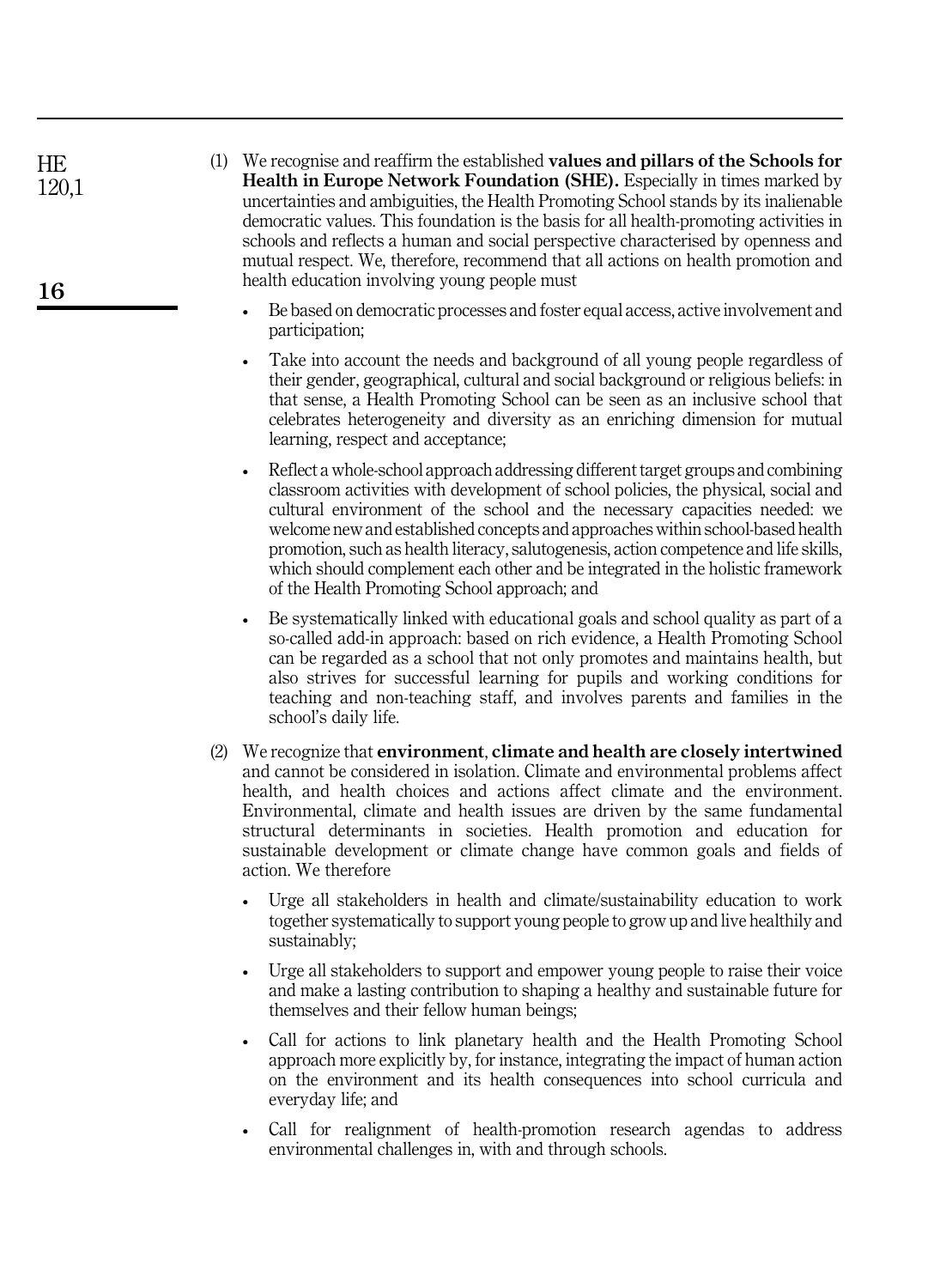- (3) We advocate for a health-in-all-policies approach. Health should be promoted in all environments in which young people live and are engaged in daily activities. Although schools play a significant role in the lives of young people, school health promotion cannot be regarded in isolation from the surrounding community. We therefore call for
	- All actors to move from a single-setting approach to an integrated multisetting approach that systematically links actions at school level with actions in the local community: these actions should not be implemented in isolation, but in a coordinated fashion to create synergies and avoid discontinuities;
	- Intersectoral collaboration among different actors and professions, such as teachers, school health services and social and youth-care services: this requires professional development, and that existing local networks and their leadership capacities be strengthened to align sectoral policies and enable the development of a common vision and language; and
	- All actors to strengthen links with existing national and regional cooperation mechanisms, such as Health Promoting School networks and healthy city or healthy region networks, by pursuing joint objectives and actions.
- (4) We recognize that Noncommunicable Diseases (NCDs), including mental illnesses, are threatening the future of many countries' health and welfare systems and their economies. As emphasised in the Jakarta Call for Action on Noncommunicable Diseases from 2011, high priority should be given in national health policies and programmes to preventing NCDs. To tackle the rising incidence of NCDs, we need to start early; the Health Promoting School can serve as an appropriate setting in which to address the objectives of the WHO global action plan for the prevention and control of NCDs, 2013–2020. We, therefore, recommend that
	- A resource-oriented intervention approach (as described in the SHE values and pillars) be taken to tackle NCDs rather than a traditional top-down and diseaseoriented approach, which normally dominates interventions related to risk factors;
	- Young people be viewed as part of the solution and not only as part of the problem of NCDs – we need to work with young people as powerful agents of healthy change and not as victims and recipients of risk factors;
	- A school environment that promotes healthy practices in areas like healthy eating, physical activity, social and emotional well-being and good hygiene be created; and
	- Commercial determinants are addressed by empowering young people to become critical and responsible citizens who are able to understand and critically reflect on media advertising and market mechanisms through, for instance, consumer education.
- (5) We recognize that the Health Promoting School approach will be accepted and implemented more widely if it can provide evidence of its long-term effectiveness. Despite much research on various areas of school health promotion in recent years, further efforts are needed to make visible and further improve the research evidence base for the holistic Health Promoting School approach. We therefore

Challenges of **Health** Promoting **Schools**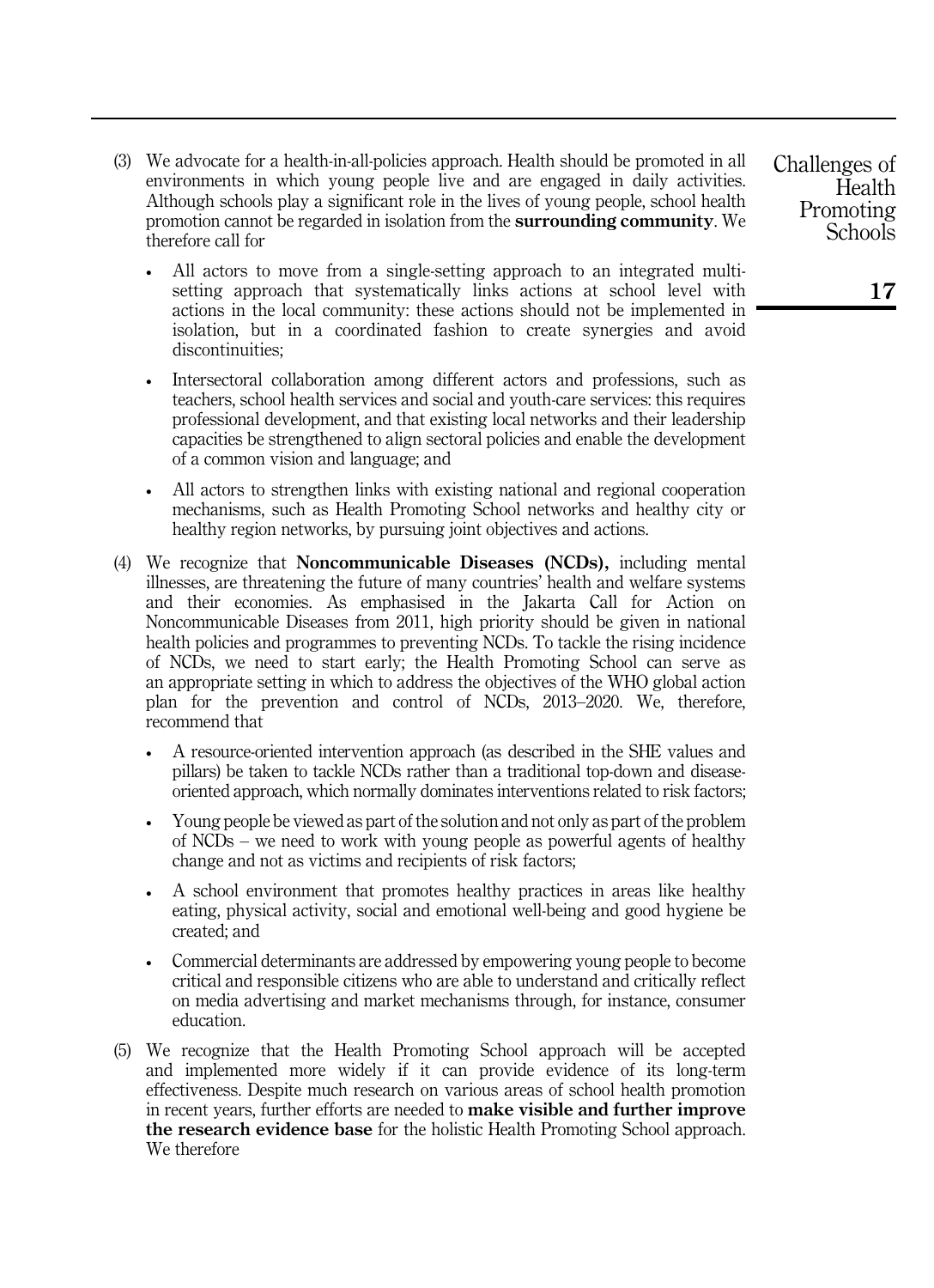| HE<br>120,1 | • Call for evaluation approaches that reflect the complexity of the Health Promoting<br>School by, for example, applying mixed-methods designs and considering graded<br>health and educational outcomes; |
|-------------|-----------------------------------------------------------------------------------------------------------------------------------------------------------------------------------------------------------|
|             | Demand that the available scientific evidence be reviewed and evaluated<br>using existing tools and be translated into recommendations for practical<br>action;                                           |
|             | المحالم متكتب والمحالة والمقتصد ومستحيظ والمتحدد ومحافظ والمحافظ والمحارب والمحافظ والمحافظ والمحالف والمحالف                                                                                             |

- Urge that a one-sided focus on outcomes research be augmented by focusing also on implementation to identify the conditions under which interventions can be effective, systematically linking both research perspectives; and
- Call for systematic and strong partnerships between researchers and practitioners who develop and implement innovative interventions in school health promotion and those who conduct empirical surveys on child and adolescent health (such as the Health Behaviour in School-aged Children (HBSC) study) and the health of teaching and non-teaching staff. By sharing available social-epidemiological data, previously untried evaluation potential can be exploited.
- (6) We clearly recognise that growing up nowadays is largely driven by high usage of digital media, and that digital devices and applications form an essential part of everyday life. The digital transformation of health systems and increasing digitalisation of everyday life mean the availability and ubiquity of health-related information has increased rapidly and substantially over recent decades. So far, school health promotion has only partially tapped the potential and challenges of digital media. We therefore
	- Call on all actors in school health promotion to use the possibilities of digital media in the context of research, development, implementation and exchange of innovative interventions and good practice;
	- Urge all actors to use digital media as a supplement to, and not as a substitute for, non-digital (face-to-face) school health-promotion actions;
	- Call on all actors to ensure that the use of digital media does not lead to a step back to individual and behavioural prevention, but rather is used at organisational level to, for instance, build capacity, communicate with partners outside the school and promote low-threshold participation in change processes within the school; and
	- Call for actions to empower individuals and whole-school systems to deal effectively with health information complexity, including its critical assessment, selection and use and to take responsibility for providing suitable and reliable health information.

#### References

- <span id="page-8-2"></span>Buijs, G.J. (2009), "Better schools through health: networking for health promoting schools in Europe", European Journal of Education, Vol. 44 No. 4, pp. 507-520.
- <span id="page-8-0"></span>Clift, S. and Jensen, B.B. (2005), The Health Promoting School: International Advances in Theory, Evaluation and Practice, Danish University of Education Press, Copenhagen.
- <span id="page-8-1"></span>Dahlgren, G. and Whitehead, M. (1981), Policies and Strategies to Promote Social Equality in Health, Institute of Future Studies, Stockholm.
- <span id="page-8-3"></span>European Network of Health Promoting Schools (ENHPS) (2002), The Egmond Agenda. A New Tool to Help Establish and Develop Health Promotion in Schools and Related Sectors across Europe, available at: <https://tinyurl.com/y2py8wzr> (accessed 19 November 2019).